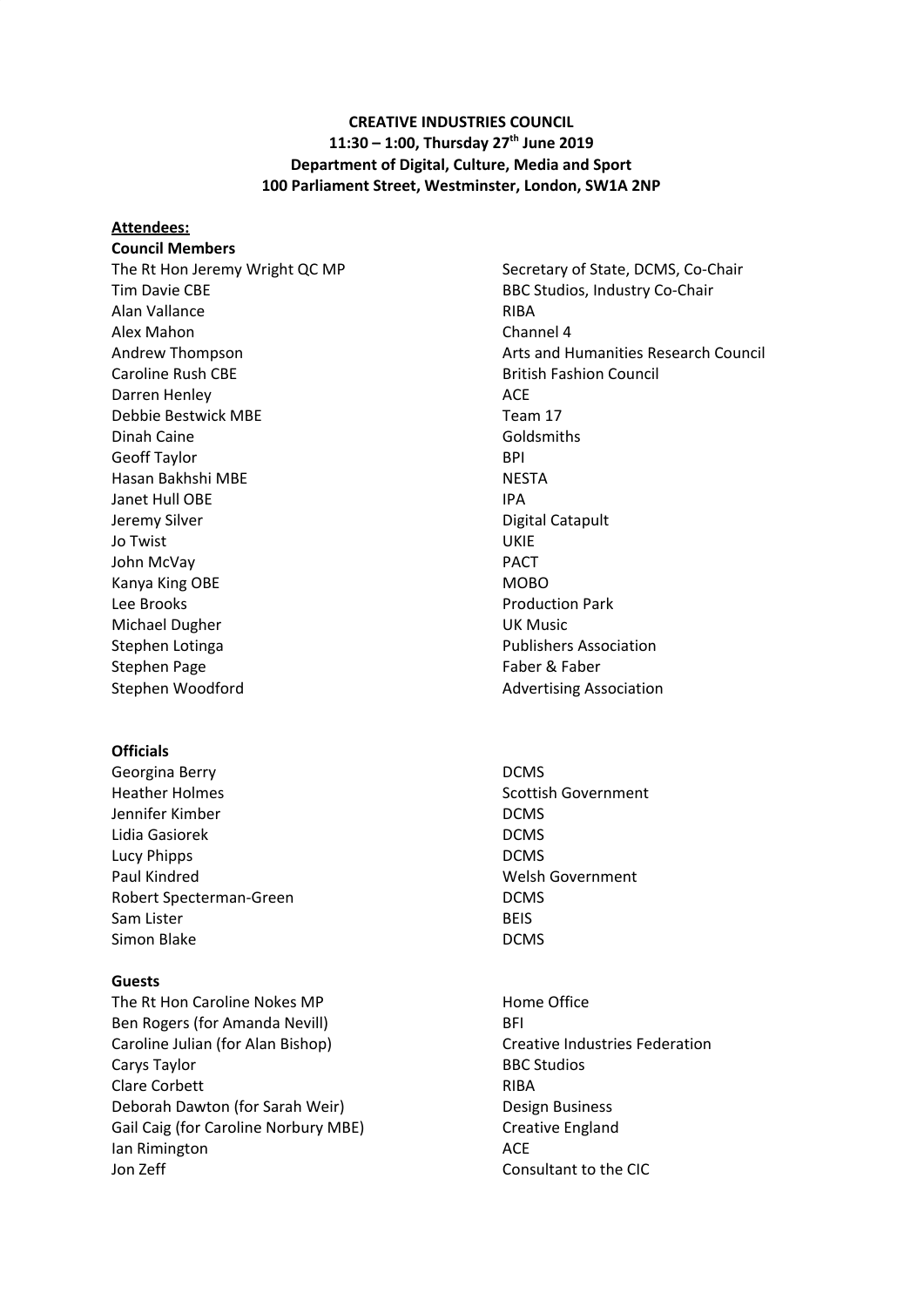# **Apologies**

- The Rt Hon Greg Clark Secretary of State, BEIS Margot James MP DCMS Amanda Nevill and the contract of the BFI and the BFI and the BFI and the BFI and the BFI and the BFI and the BFI Annette King **Publicis Groupe UK** Ronan Harris **Google** Rosy Greenlees OBE Crafts Council Sarah Weir OBE Design Council
- Alan Bishop Creative Industries Federation

## **Actions:**

**Immigration** 

- Immigration Paper
	- o Clare Corbett to make final edits to paper in light of discussion and circulate to CIC for any last comments before submission to Government.
	- o Clare Corbert/Jon Zeff to circulate "core script" of suggested key messages, for CIC members to draw on in their own public communications around the Immigration White Paper.

Sector Deal Update:

DCMS committed to identify parallels and gaps in the differing Sector Deal Programme measurement and evaluation frameworks, in consultation with others, ahead of the next CIC meeting (24 October).

### Priorities

- Working Groups (**WGs**) to develop the proposals summarised in the paper, including any potential cases for this year's Spending Review, for discussion of fully worked up ideas at next CIC meeting. (Jon Zeff to coordinate.)
- Jon Zeff to discuss with DCMS any further input needed to ensure there is a strong supporting narrative for the creative industries in DCMS's spending review work.
- Tim Davie/Jon Zeff to finalise wording on the Diversity Pledge, and recirculate to the CIC ahead of publication the following week.
- Diversity WG to consider next steps, including mechanism for tracking and reporting on progress.
- Dinah Caine to provide a steer on how best the CIC can support the Education WG's lobbying efforts, as it develops thinking on priorities.
- All sub-groups to identify clear next steps by the next CIC meeting.

## **Item 1 – Immigration Paper**

- 1. Clare Corbett (**CC**) introduced the CIC's response to the Immigration White Paper and thanked everyone who contributed. She briefly summarised the Paper, emphasising that the CIC's response is a summary of key cross-sector issues that are common to the Creative Industries (**CIs**), but that does not reflect very specific sector concerns.
- 2. CC highlighted:
	- a. the use of international talent is crucial to CI sectors (10% of CI talent comes from abroad);
	- b. the high proportion of SMEs in the sector, which means that many businesses do not have the resources (financial or personnel) to deal with increased bureaucratic / administrative challenges;
	- c. the notable amount of freelancers in the CI workforce;
	- d. strong support for visas for freelancers and short term travel; and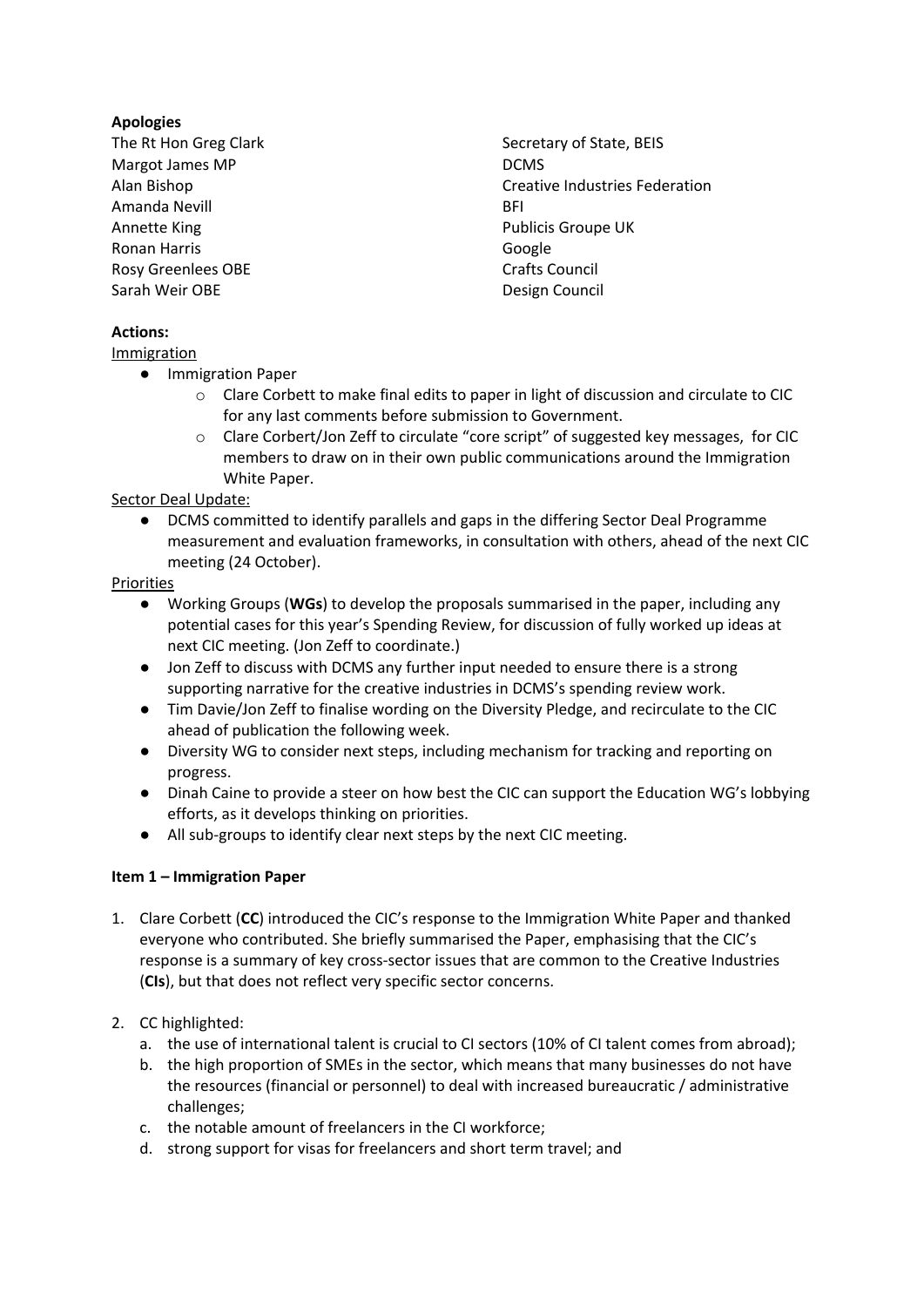- e. the support within the CIs around digitising and streamlining the visa process to achieve a faster turnaround for visas to be issued.
- 3. There were specific comments made from the floor, including:
	- a. It would be useful for the salary threshold to be reconsidered through consultation, as salary doesn't work effectively as an indicator of approximate skill in this sector;
	- b. It could be worth trying to distinguish more clearly between recommendations that will be actively supported elsewhere (e.g. by universities – Tier 1 / salary threshold / 2-year post work visas), and those that are more specific to the CIs (e.g. freelancers – Tier 5). This is to increase the potential for support for the proposals from other sectors;
	- c. Caroline Nokes (**CN**) welcomed the CIC's input and affirmed the Government's desire to work collaboratively with industry, including via the Employers Advisory Group. She recognised the creative industries' particular concerns, including around issues of freelancers and temporary movement;
	- d. On the salary threshold, industry need to understand the position ministers are in given the political reality; industry need to continually emphasise the importance and economic contribution of these sectors;
	- e. Labour mobility was highlighted as a key concern. It was vital to focus on 'talent' as well as 'skills' (for example, the music industry comprises many self-taught musicians with no specific qualifications) to ensure that a new immigration regime accurately represents the needs of the sector;
	- f. Alan Vallance (**AV**) identified that RIBA is trying to become a sponsor organisation, but is finding the process challenging to engage with;
	- g. The common themes include the salary threshold (the MAC will be looking at this from a regional and sectoral point of view again this week), and it is crucial to be in a position where we can grant visas within 2-3 weeks as well as simplifying the process of becoming a sponsor;
	- h. The importance of strengthening collaborative working was highlighted, particularly when the future immigration system is introduced from 2021 in order to bring about a streamlined approach;
	- i. The issue of freelancers is another common theme, and it is important that we find a way to tackle it, such as umbrella sponsorship.
- 4. Next steps discussed were the following:
	- a. CC will make final edits to the paper based on the discussion and circulate to CIC for any final comments before it's formally submitted to Government;
	- b. Dinah Caine (**DC**) suggested that it would be useful to distil the key messages as a core script that members could draw on in public communications hereafter.

## **Item 2 – Welcome from co-chairs**

- 5. Tim Davie (**TD**) formally opened the meeting, giving apologies from those who were unable to attend.
- 6. The Secretary of State for DCMS (**SoS DCMS**) identified that there are two substantial events to consider: Brexit and the Spending Review (**SR**). On Brexit, he informed the CIC of no immediate update, but stated the need to prepare ourselves as far as possible. Preparations should include considering the consequences on immigration and alternative arrangements in a No Deal scenario, as well as stop gap measures. On the SR, he stressed that whether the term is one or three years, the economic contributions the CIs make should continue to be underlined. Industry was encouraged to highlight and communicate impactful stats, such as the fact that the CIs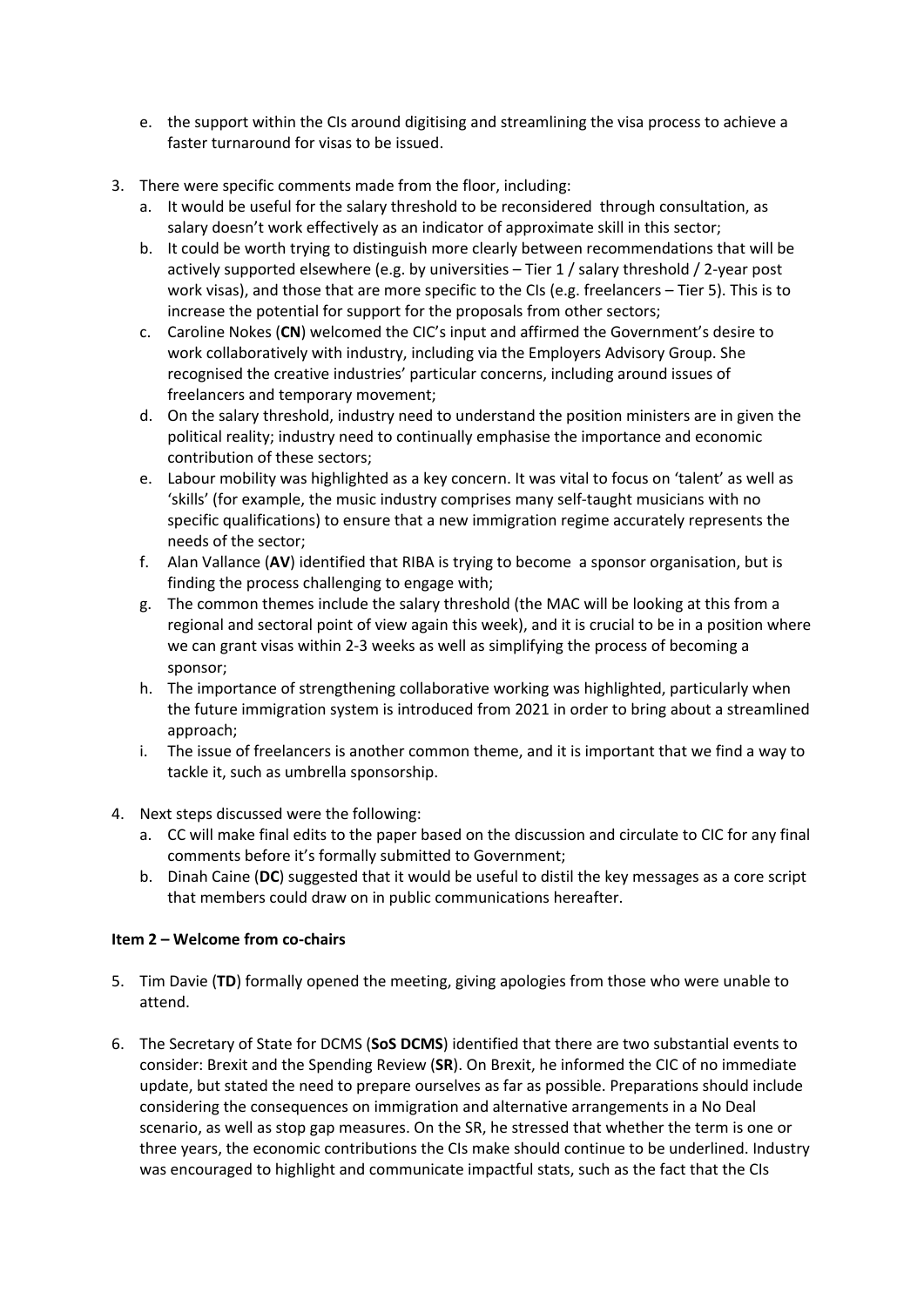contribute more to the economy than the automotive industry. These send a powerful message and one that is, arguably, not well understood. He also pointed out that creativity will not be replaced by AI and can continue to grow apace, demonstrating the sector's continued strength and relevance. He suggested that the CIC utilises what has already been achieved through the sector deal as examples.

- 7. Specific points from the floor included the following:
	- a. TD pointed out that there is the chance for industry to create a powerful growth story here, which it should consider as an uplifting challenge. He asked the WGs to consider what ambitious but achievable cases they can make this year and next, in the context of their work on priorities;
	- b. DCMS highlighted that timing remains unclear and, though we won't have complete certainty until the political climate settles, time remains of the essence. DCMS will do what we can to champion the position of industry, but there will need to be a realistic assessment of what is and isn't fiscally achievable. It was pointed out that the SR is not the only opportunity to obtain funding; the CIC should also focus on what already exists.
	- c. BEIS pointed out that there may be some elements that roll over in the SR and that industry needs a strong, strategic agenda.
	- d. There were useful Employment Estimates published on 26 June that should be considered. For example, the CIs made up 6.2% of UK jobs in 2018; the number of jobs in the Creative Industries increased by 30.6% from 2011 (three times the growth rate of employment in the UK overall - 10.1%). Consider also the statistics around architecture, music, and publishing.
- 8. TD congratulated Janet Hull and Christine Loosecat for their work on Createch, which had again been a success, and thanked Annette King and other board members for the launch of the CITIB three-year export strategy, which set out a range of actions for industry and government to boost international trade. The sector now needs to explore how to analyse/monitor the work being undertaken.

## **Item 3 - Sector Deal Update**

- 9. Lucy Phipps (**LP**) provided a brief SD update summary. She commented on the great achievements that have been made since the SD launch over one year ago, and highlighted that work is continuing on the Creative Scale-Up pilot with DCMS support. She stressed, however, that it is key that we look at clear evaluation frameworks for each project in order to receive a coherent picture at the next CIC meeting. Jon Zeff (**JZ**) noted that key industry-led elements were making good progress, including Creative Kickstart which would hold its first event in Wakefield in September. He welcomed consensus on priority apprenticeship standards and the commitment from DCMS to review measurement and evaluation arrangements across the SD programmes to maximise consistency.
- 10. Other comments from the floor included:
	- a. There will be a Creative Careers week in November: CIC members were encouraged to get involved;
	- b. The CIC needs to help bring in industry expertise and stakeholders for Creative Kickstart. TD pointed out that Creative Kickstart was an industry commitment under the Sector Deal and so it is important to bring industry heavyweights to the programme;
	- c. There is an amazing amount of valuable work being undertaken in this field. In relation to the SR the CIs need to show that they are more joined up and integrated than any other sector. For example, the CIC could take the lead in creating a strong, connected piece about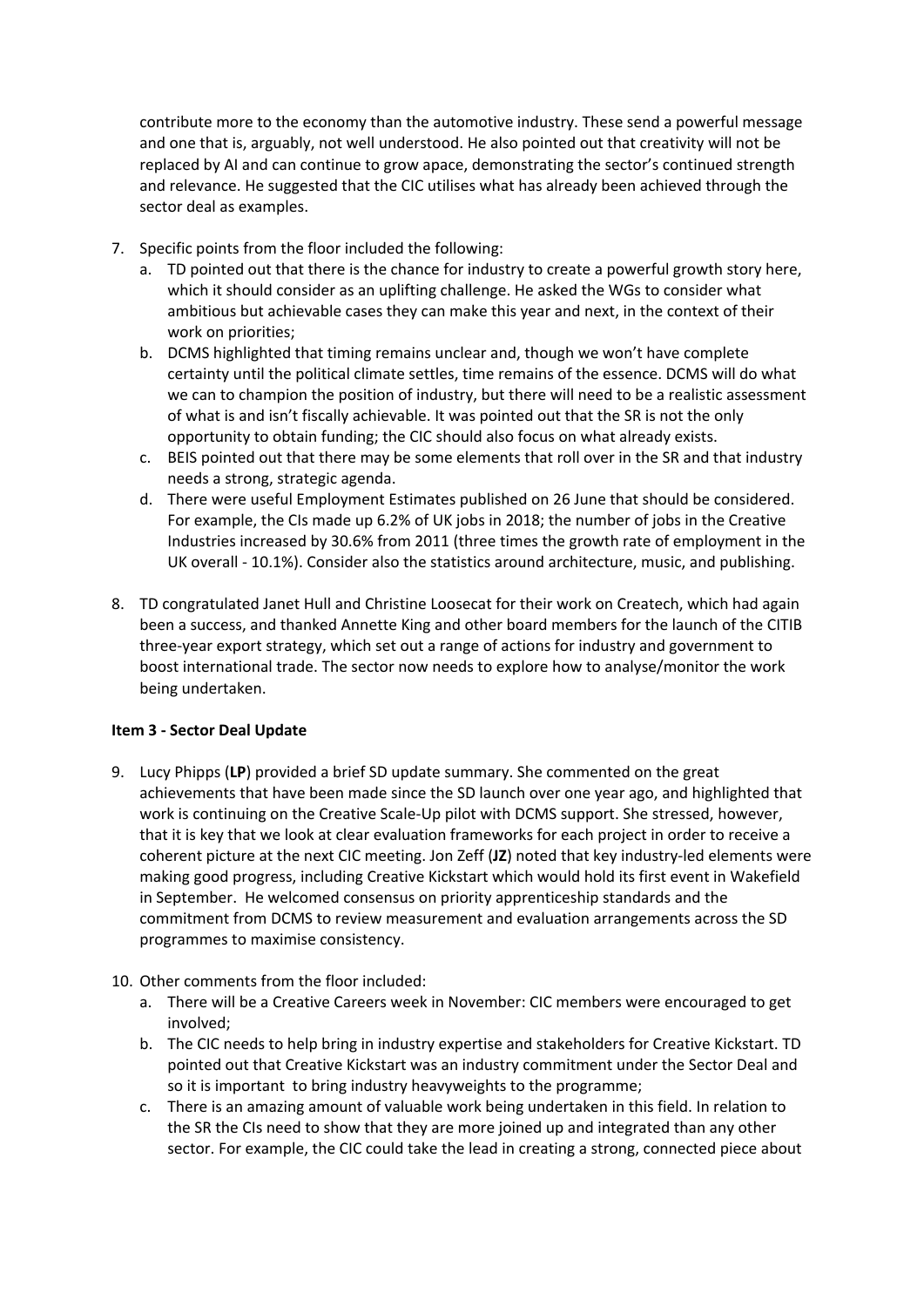how our work leads to LISs / universities / local partnerships / investment, etc. to make the strongest possible case for the SR;

- d. TD suggested that the WGs need to agree some KPIs, and spend time considering how to connect their individual, very strong stories;
- e. DCMS SoS reiterated that government should and will invest in what the industry can prove works and show successful models; there are powerful arguments to be made for building on success and showing evidence of what has worked previously to the Treasury. The CIC should place its focus here. Cultural activity could also be linked to jobs / growth;
- f. There is a link to be considered around tech growth (e.g. Createch). Especially outside London there are pockets of growth with common themes;
- g. This is an opportunity to reconsider definitions of growth/value, rather than focusing on job impact. The CIC were encouraged to consider case studies from the DBA awards, which demonstrate the catalytic impact of creative investment.

### **Item 4 - Working Group Priorities**

- 11. TD opened this item with an update on the new diversity pledge that he encouraged the CIC to adopt. He highlighted that he has received very positive feedback on the proposal, and that, while the pledge will set a high level, it will require real buy in and action from CIC members. TD noted that there was one very specific drafting point still to be resolved; the final text would then be circulated by the end of the week.
- 12. Other comments included the following:
	- a. SoS DCMS stated that the Diversity Pledge offers a real opportunity to mark what the CIC considers to be important in this sector. He commented that there are very few sectors who can say that individual human capital is what drives their sector's success; a lack of diversity is very simply wasted talent. The committments set out in the Diversity Pledge are not legally binding targets, but it's a start in a process from which all members of the CIs will benefit, and an opportunity to bring in real capital to the CI sector;
	- b. The BFI are about to embark on a piece of delicate data collection surrounding diversity and invited input from the CIC;
	- c. It is clear that the CIs invest in a plethora of courses. The CIC need to consider how to collect data for both accredited and non-accredited causes, as the sector is potentially investing more than is recorded;
	- d. The Creative Careers Programme will be delivering training on recruitment across 200 employers, as well as setting up industry champions (more on this to follow). It was suggested that CIC members should get involved with Creative Careers week;
	- e. There were questions raised as to how the Diversity Pledge should be promoted and a recommendation that case studies be used to bring it to life. TD suggested an announcement by senior politicians, after which the CIC members could disseminate to relevant contacts in members' individual remits or publish it on their websites;
	- f. It was agreed that there is a great will to act in relation to diversity, but there is a lack of case studies and collectivity; industry needs a place to find and collate positive examples;
	- g. DCMS are supportive and want to encourage collaboration, as well as champion the excellent progress that has already been made, but there is a challenge to bring this all to life;
	- h. JZ noted that the Diversity WG were planning to commission a high-level progress report on diversity and inclusion for the Autumn, which would be funded from CIC's central budget.
- 13. Subject to resolution of the final issue specified by TD, the CIC agreed to formally adopt the pledge.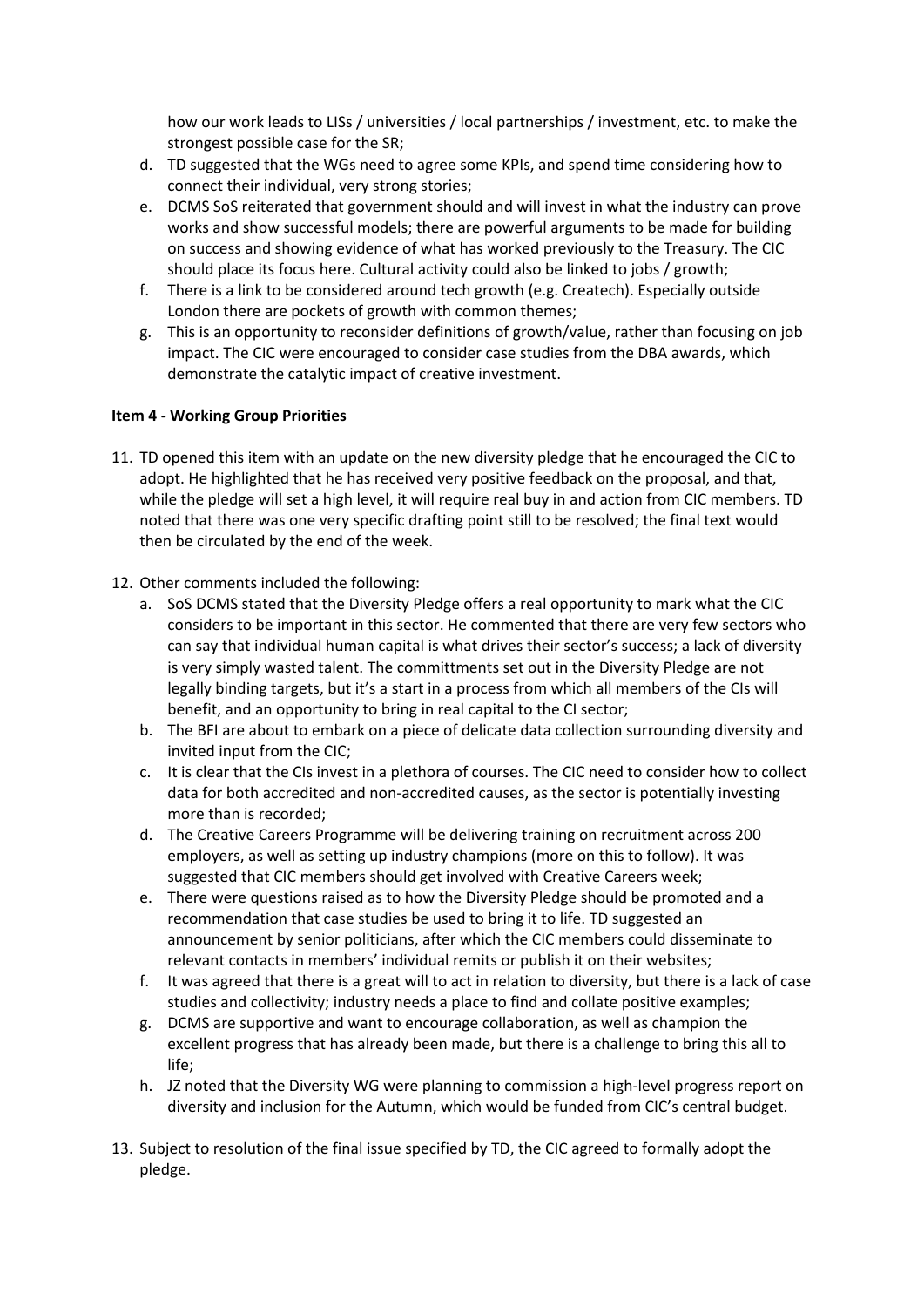- 14. In response to the specific areas of focus:
	- a. CLUSTERS
		- i. JZ emphasised the need to capture what evidence we are already getting from existing initiatives as a priority in order to create a concrete narrative about the impact of the place-based programmes. He mentioned that the WG have been considering the broader questions of helping authorities develop their Local Industrial Strategies in order to champion the CIs.
		- ii. TD explained that John Newbigin will continue to chair this group until a successor is identified.

### b. EDUCATION

- i. DC expressed the need to draw the CIC's attention to the Augur Review which is looking at post-18 funding for further and higher education. The review is in discussion in line with the SR.
- ii. AI/robotics presents challenges and opportunities to the sector (and the wider economy) and we need to consider how we are to manage our strong talent pipeline in relation to changing skills needs. There are difficult issues around valuation of different subjects – it's important that value is considered in the round, including skills needs, and social, cultural and economic impacts, as opposed to a narrow focus on short-term earnings. There are real risks of creative subjects being downgraded in favour of STEM (also important for the creative industries). The WG is aiming for a clear narrative to counteract the notion that creative subjects are low value. The question was raised as to how the WG should best communicate their views; BEIS was asked how such an approach would fit with its focus on the 4<sup>th</sup> industrial revolution, and the central role of creative jobs and the CIs within that. There was an ask for CIC members to be ready to support the group's lobbying around this.
- iii. The CIs as a sector tend to struggle to gain traction with Government in this area it would be helpful for the WG to advise on the levers available to improve this.
- iv. On apprenticeships, DC affirmed that good progress has been made on standards, but there remain significant difficulties for the CIs in engaging with the apprenticeship system. Stephen Page noted that the WG's apprenticeship subgroup is drawing up a paper on this, with practical proposals, including possible pilots around Apprenticeship Training Agencies (creating centres where we can manage apprentices across several placements).
- v. The Apprenticeships subgroup are drafting a list of recommendations. The paper outlining the industry ask is imminent. The group will need some means to create proof of concept, which will be a future priority.
- c. IP / Investment
	- i. Geoff Taylor (**GT**) noted that the five priorities in the paper, including further improvements in copyright enforcement and setting baseline principles for trade negotiations. The Investment WG are formulating a case to increase availability of early stage finance, and to create an evidence base demonstrating the value of investment in CIs, as well as mapping incentives in major countries and recruiting more angel investors.

#### d. R&D / INNOVATION

i. Jeremy Silver (**JS**) affirmed that the WG should work closely with clusters to ensure cohesion and that the regional stories are heard. Work is currently being done to